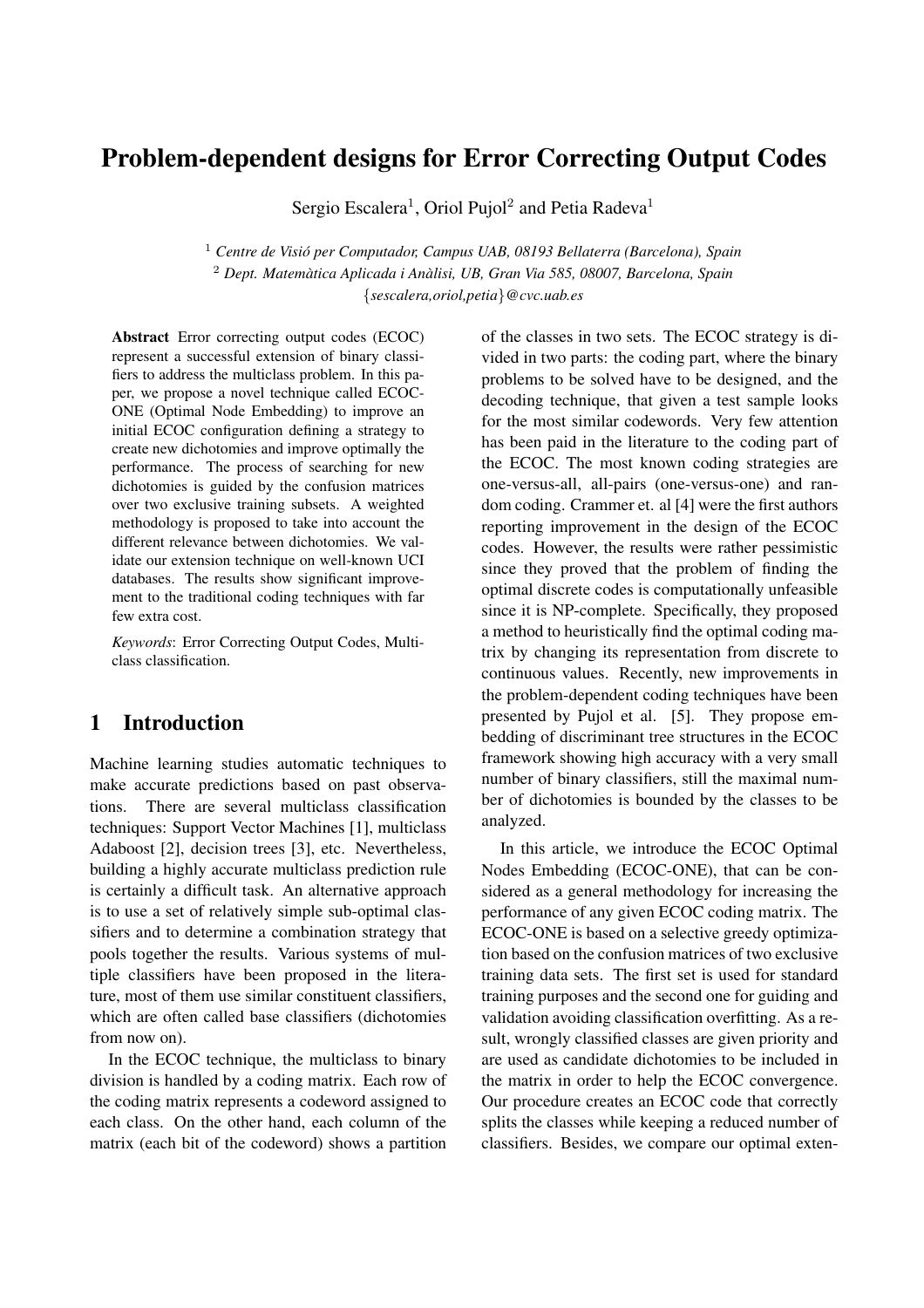sion with another standard state-of-art coding strategies applied as coding extensions.

## 2 Background on Error Correcting Output Codes

The basis of the ECOC framework is to create a codeword for each of the  $N_c$  classes. Arranging the codewords as rows of a matrix, we define a "coding matrix" M, where  $M \in \{-1,0,1\}^{N_c \times n}$  in the ternary case, being  $n$  the code length. From point of view of learning,  $M$  is constructed by considering  $n$  binary problems (dichotomies), each corresponding to a matrix column. Joining classes in sets, each dichotomy defines a partition of classes (coded by  $+1$ , -1, according to their class set membership, or 0 if the class is not considered by the dichotomy). In fig. 1 we show an example of a ternary matrix  $M$ . The matrix is coded using 7 dichotomies  $\{h_1, ..., h_7\}$  for a four multiclass problem  $(c_1, c_2, c_3,$  and  $c_4$ ). The white regions are coded by 1 (considered as positive for its respective dichotomy,  $h_i$ ), the dark regions by -1 (considered as negative), and the grey regions correspond to the zero symbol (not considered classes for the current dichotomy). For example, the first classifier is trained to discriminate  $c_3$  versus  $c_1$  and  $c_2$ , the second one classifies  $c_2$  versus  $c_1$ ,  $c_3$  and  $c_4$ , and so on. Applying the  $n$  trained binary classifiers, a code is obtained for each data point in the test set. This code is compared to the base codewords of each class defined in the matrix  $M$ , and the data point is assigned to the class with the "closest" codeword [6].



Figure 1: Example of ternary matrix  $M$  for a 4-class problem. A new test codeword is misclassified when using the traditional decoding strategies.

## 3 ECOC-ONE

ECOC-Optimal Node Embedding defines a general procedure capable of extending any coding matrix by adding dichotomies based on discriminability criteria.

Given a multiclass recognition problem, our procedure starts with a given ECOC coding matrix. The initial coding matrix can be one of the previously commented or one generated by the user. We increase this ECOC matrix in an iterative way, adding dichotomies that correspond to different spatial partitions of subsets of classes  $\wp$ . These partitions are found using a greedy optimization based on the confusion matrices so that the ECOC accuracy improves on both exclusive training subsets. Our training set is partitioned in 2 training subsets: a training subset of examples that guides the convergence process, and a validation subset, that leads the optimization process in order to avoid classification overfitting. Since not all problems require the same dichotomies, our optimal node embedding approach generates new dichotomies just for classes not well separable yet. Thus, we construct an optimal ECOC-ONE matrix dependent of the concret domain. To explain our procedure, we divide the ECOC-ONE algorithm into 3 steps: optimal node estimation, weights estimation, and ECOC-ONE matrix construction. The training process guided by the two training and validation subsets, ignores a significant amount of data from the training set, which can be redundant or harmful to the learning process, and avoid overfitting [7].

Let us define the notation used in the following paragraphs: given a data pair  $(x, l)$ , where x is a multidimensional data point and  $l$  is the label associated to that sample, we define  $\{x, l\}$  =  $\{x_t, l_t\} \cup \{x_v, l_v\}$ , where  $\{x_t, l_t\}$  and  $\{x_v, l_v\}$  are the sets of data pairs associated to training and validation sets, respectively. In the same way,  $e(h(\mathbf{x}), \mathbf{l})$ represents the empirical error over the data set x given an hypothesis  $h(\cdot)$ .

#### 3.1 Optimal node estimation

Test accuracy of the training subsets: To introduce each network node, first, we test the current M accuracy on the training subsets. For this step, we find the resulting codeword  $x \in \{-1,1\}^n$  for each class sample of these subsets, and we label it as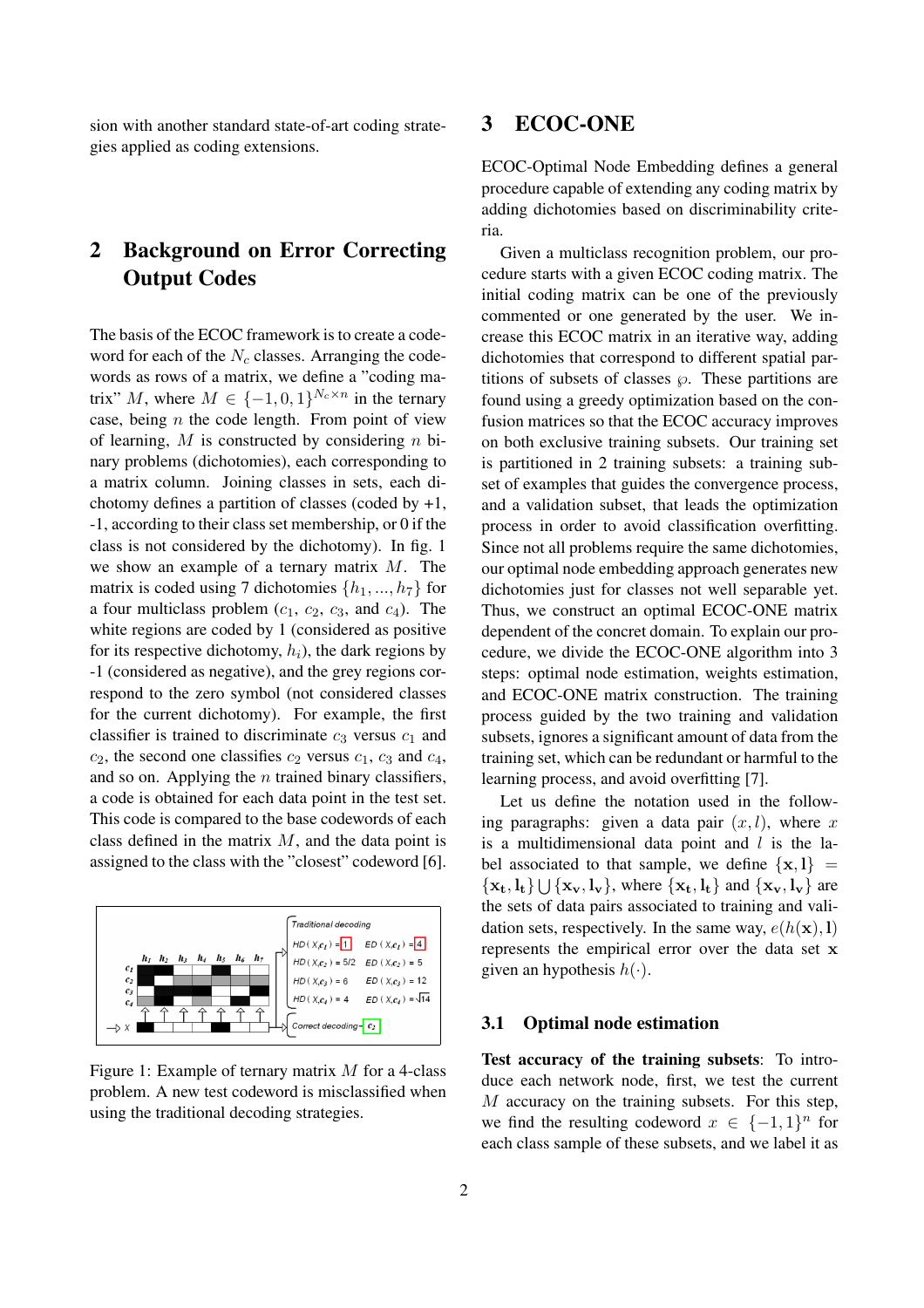$\tilde{I} = argmin_i \quad (d(\mathcal{H}(M, h, x), y_i)),$  where  $d(\cdot)$  is a distance value between  $\mathcal{H}(M, h, x)$  and the codeword  $y_i$ .  $\mathcal{H}(M, h, x)$  is the strong hypothesis resulting in applying the set of learning algorithms  $h(\cdot)$ , parameterized with  $\Theta$  on the problems defined by each column of the ECOC matrix  $M$  on a data point x. The result of  $\mathcal{H}(M, h, x)$  is an estimated codeword. We propose the use of a weighed Euclidean distance in the following way:

$$
d = \sqrt{\sum_{i=1}^{n} w_i (x_i - y_i^j)^2}
$$
 (1)

where the weight  $w_i$  introduces the relevance of each dichotomy in the learning ensemble technique.

The training and validation confusion matrices: Once we test the accuracy of the strong hypothesis  $H$  on the training and validation subsets, we estimate their respective confusion matrices  $\vartheta_t$  and  $\vartheta_v$ . Both confusion matrices are of size  $N_c \times N_c$ , and have at position  $(i, j)$  the number of instances of class  $c_i$  classified as class  $c_j$ :  $\vartheta(i,j) = |\{(x,l) | h(x) = c_i, l = c_j\}|$ , where  $h(x)$  is the label estimation obtained using equation (1) and  $l$  is the true label of example  $x$ . Once the matrices have been obtained, we select the pair  ${c_i, c_j}$  with maximum value according to the following expression:

$$
\{c_i, c_j\} = argmax\{c_i, c_j; i \neq j\}
$$

$$
(\vartheta_t(i, j) + \vartheta_t^T(i, j, ) + \vartheta_v(i, j) + \vartheta_v^T(i, j))
$$

 $\forall (i, j) \in [1, ..., N_c]$ , where  $\vartheta^T$  is the transposed matrix. The resulting pair is the set of classes that are more easily confounded, and therefore they have the maximum partial empirical error.

Find the new dichotomy: Once the set of classes with maximal error has been obtained,  $\{c_i, c_j\}$ , we create a new column of the ECOC matrix as follows: each candidate column considers a possible pair of subsets of classes  $\wp = \{\{c_i \cup C^1\}, \{c_j \cup C^2\}\} \subseteq C$ so that  $C^1 \cap C^2 \cap c_i \cap c_j = \oslash$  and  $C^i \subseteq C$ . In particular we are looking for the subset division of classes  $\wp$  so that the dichotomy  $h_t$  associated to that division minimizes the empirical error defined by  $e({\bf x}, {\bf l})$ :  $\tilde{\varphi} = argmin_{\varphi}$   $(e(\mathcal{H}(M \cup m_i(\varphi), h, \mathbf{x}), I))$ , where  $m_i(\varphi)$  follows the rule in equation (3). The column components associated to the classes in the set  ${c_i, C^1}$  are set to +1, the components of the set  ${c_i, C^2}$  are set to −1 and the positions of the rest of classes are set to zero. In the case that multiple candidates obtain the same performance the one involving more classes is preferred. Firstly, it reduces the number of uncertainty in the ECOC matrix by reducing the number of zeros in the dichotomy. Secondly, one can see that when more classes are involved the generalization is greater. Each dichotomy finds a more complex rule on a greater number of classes. This fact has also been observed in the work of Torralba et al. [8]. In their work a multi-task scheme is presented that yields to an improved generalization classifier by aids of class grouping algorithm. This work shows that this kind of learners can increase generalization performance.

#### 3.2 Weights estimates

It is known that when a multiclass problem is decomposed in binary problems, not all of these base classifiers have the same importance and generate the same decision boundaries. Our approach uses a weight to adjust the importance of each dichotomy in the ensemble ECOC matrix. In particular, the weight associated to each column depends on the error obtained when applying the ECOC to the training and validation subsets in the following way,

$$
w_i = 0.5 \log(\frac{1 - e_i}{e_i})
$$
\n<sup>(2)</sup>

where  $w_i$  is the weight for the  $i^{th}$  dichotomy, and  $e_i$  is the error produced by this dichotomy at the affected classes of the two training subsets of classes. This equation is based on the weighed scheme of the additive logistic regression [2].

Update the matrix: The column  $m_i$  is added to the matrix M and the weight  $w_i$  is calculated using equation (2).

#### 3.3 ECOC-ONE matrix construction

Once we have generated the optimal nodes, we embed each one in the following way: consider the set of classes associated to a node  $C_i = \{C_{i1} \cup C_{i2} | C_{i1} \cap C_{i2} \}$  $C_{i2} = \emptyset$ , the element  $(i, r)$  of the ECOC-ONE matrix corresponding to class i and dichotomy  $r$  is filled as (3). The summarized ECOC-ONE algorithm is shown in table 1.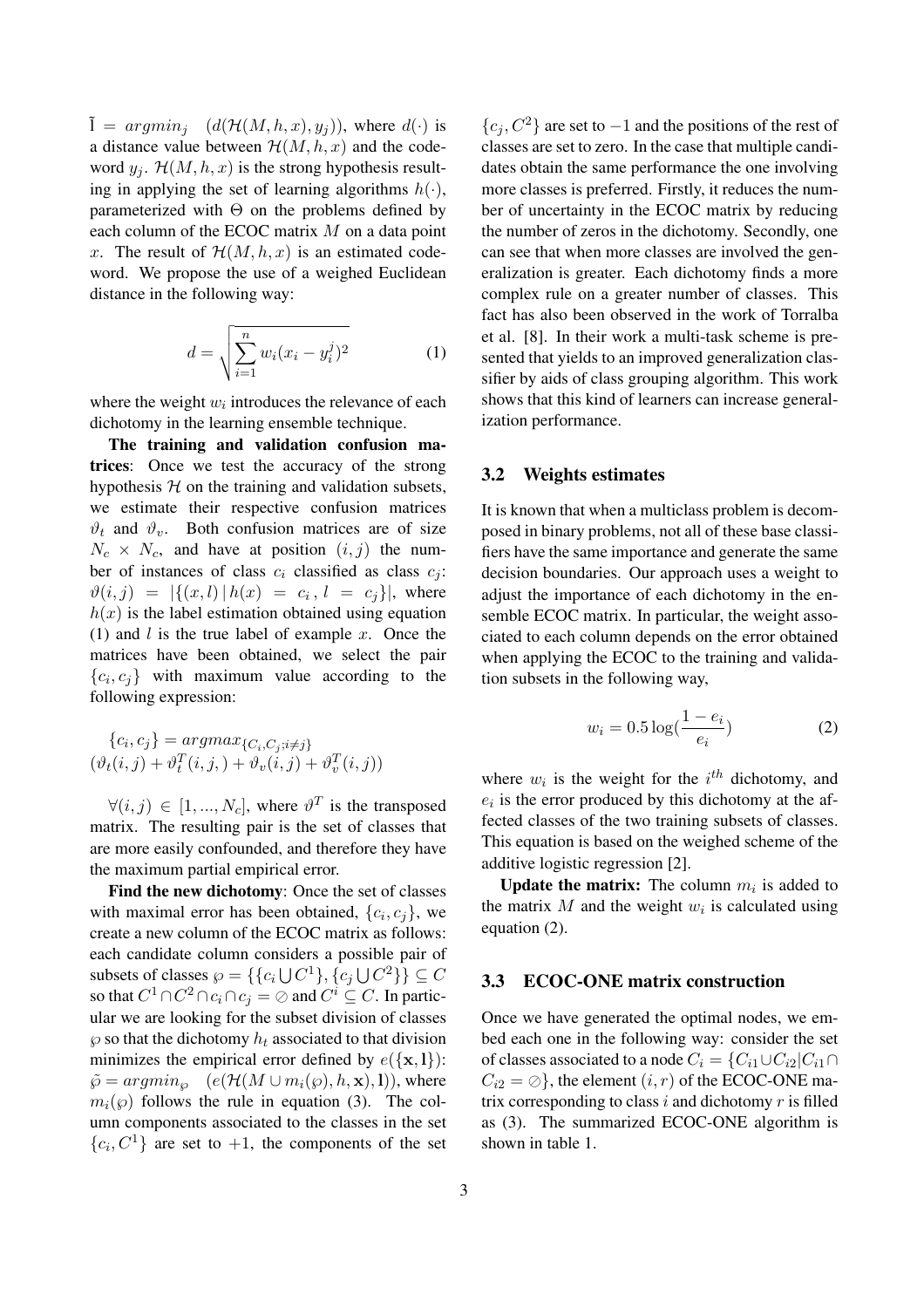Given  $N_c$  classes and a coding matrix  $M$ ,

for  $t = 1$  to T iterations:

1) Compute the optimal partition  $\mathcal{O}_i$ of the subset of classes

2) Test accuracy on the training and validation subsets.

3) Select the pair of classes  $\{C_i, C_j\}$ with the highest error analyzing the confusion matrices from the training and validation subsets.

4) Find the partition  $\varphi_i$  containing  $\{C_i, C_j\}$  that minimizes the error rate in the training and validation subsets. 5) Compute the weight for the dichotomy of partition  $\wp_i$  based on the error.

Update the matrix M.

Table 1: ECOC-ONE extension algorithm

$$
M(r, i) = \begin{cases} 0 & \text{if } c_r \notin C_i \\ +1 & \text{if } c_r \in C_{i1} \\ -1 & \text{if } c_r \in C_{i2} \end{cases}
$$
 (3)

As mentioned before, one of the desirable properties of the ECOC matrix is to have maximal distance between rows. In this sense, our procedure focuses on the relevant difficult partitions, increasing the distance between the classes. This fact improves the robustness of the method since difficult classes are likely to have a greater number of dichotomies focussed on them. In this sense, it creates different geometrical arrangements of decision boundaries, and leads the dichotomies to make different bias errors.

## 4 Results

To test our proposed extension method, we extend the most well-known strategies used for ECOC coding: one-versus-all ECOC (one-vs-all) and oneversus-one ECOC. The decoding strategy for all mentioned techniques is the standard Euclidean distance because it shows the same behavior as the Hamming decoding but it also reduces the confusion due to the use of the zero values [5]. The decoding strategy for our ECOC-ONE extension is the Weighted Euclidean distance. The weak classifier used for all the experiments is Gentle Adaboost. Nevertheless, note that our technique is generic in the sense that it only uses the classification score. In this sense it is independent of the particular base classifier. All tests are calculated using stratified tenfold cross-validation and a two-tailed t-test with a 95% confidence interval. In order to test ECOC-ONE coding extension, we have used a set of very well-known databases from UCI repository. To test our extension technique, we have extended the two commented coding strategies embedding 3 new dichotomies for all cases. The results of extending one-versus-all, and one-versus-one matrices in 5 UCI databases are shown in tables 2 and ?? respectively. For each case we show the hit obtained and the number of dichotomies used for that experiment (#D). One can observe that adding just 3 extra dichotomies the accuracy increase considerably in comparison with the initial coding length. Besides, our problemdependent ECOC-ONE coding extension outperform in all cases the Dense extension strategy due to the problem-dependent optimal selection of the extra dichotomies. One can observe that the confidence rates for our proposed technique is comparable and decreased in most cases in comparison with the results obtained by the dense extension strategy.

| Problem      | one-versus-all   |    | one-versus-all-ONE |       | one-versus-all-dense |    |
|--------------|------------------|----|--------------------|-------|----------------------|----|
|              | Hit              | #D | Hit                | # $D$ | Hit                  | #D |
| Ecoli        | $77.00 \pm 1.14$ |    | $80.60 + 0.75$     | 11    | $77.75 \pm 1.02$     |    |
| Yeast        | $51.28 + 0.99$   | 10 | $55.84 + 1.08$     | 13    | $54.76 + 1.06$       | 13 |
| Glass        | $62.34 + 2.17$   |    | $65.17 + 1.80$     | 10    | $65.52 + 2.07$       | 10 |
| Dermathology | $93.17 + 0.82$   | 6  | $95.43 + 0.72$     | 9     | $94.70 + 0.69$       | 9  |
| Vowel        | $73.97 + 1.73$   | 11 | $83.63 + 0.81$     | 14    | $78.43 + 1.41$       | 14 |
| Rank         | 4.00             |    | 1.00               |       | 1.40                 |    |

Table 2: Results of coding extensions of one-versusall for UCI repository database.

If we compare the initial differences between oneversus-all and one-versus-one for the initial codes, their results are considerable different. When the one-versus-all initial code is extended with 3 extra ECOC-ONE dichotomies, the results are comparable with the obtained using one-versus-one with far less cost.

## 5 Conclusions

In most of the ECOC coding strategies, the ECOC matrix is pre-designed, using the same dichotomies in any type of problem. We introduced a new cod-